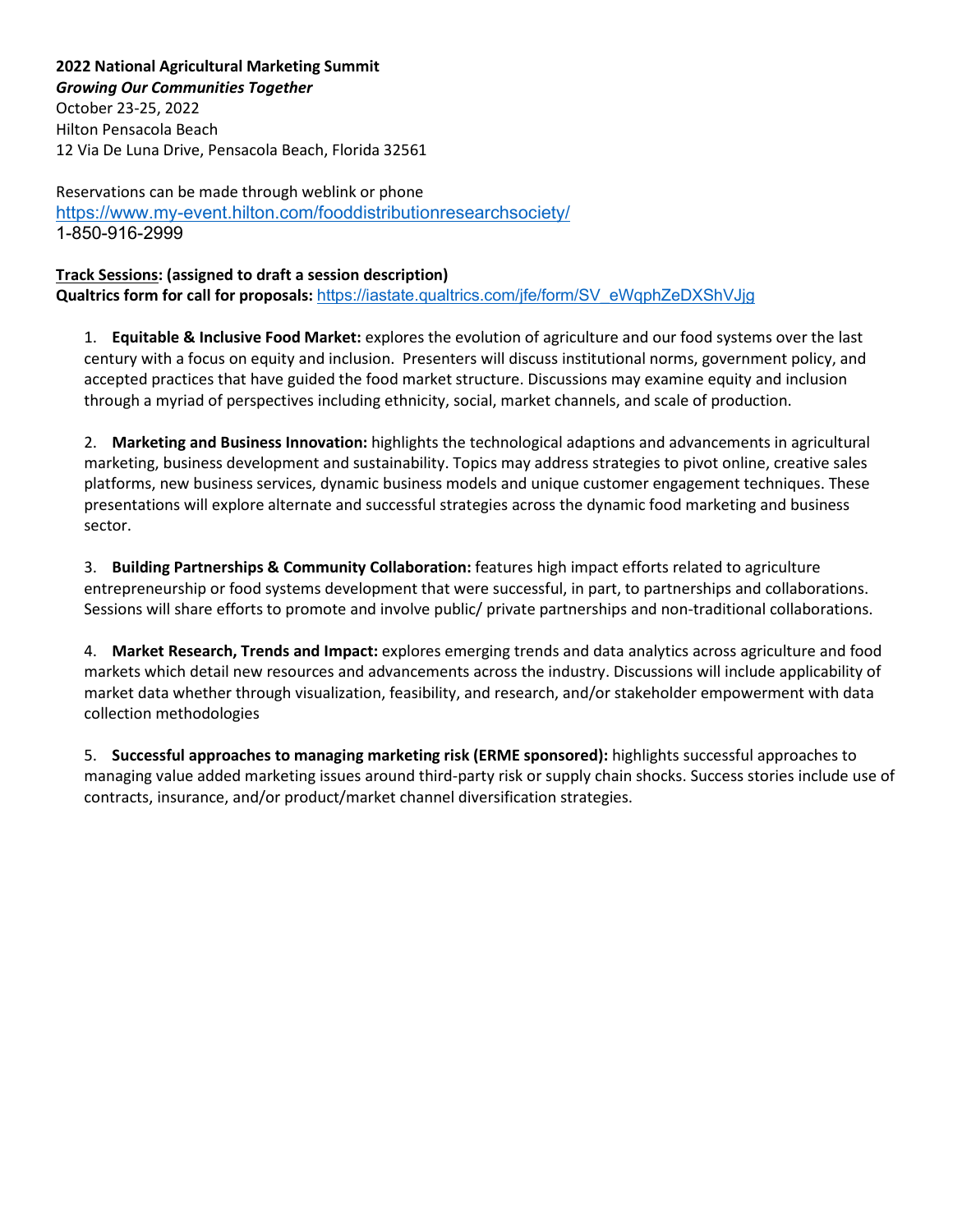**Sunday – Oct. 23 Pre-sessions**  FDRS board meeting Market Maker Training

S-1088 meeting Market Maker partner meeting

4:00 Registration Open 6:00 Welcome Reception

## **Monday – Oct 24**

## **8:00 Registration Open**

| 8:00a.m.                      | <b>FDRS Researcher Session I</b>             |
|-------------------------------|----------------------------------------------|
| $9:45$ a.m.                   | <b>FDRS Researcher Session II</b>            |
| 11:30 a.m.                    | <b>FDRS Researcher Luncheon</b>              |
| 1:30 p.m.                     | <b>Welcome &amp; Opening Plenary Session</b> |
| 3:00 p.m.                     | Exhibitor & Poster Session                   |
| 3:30 p.m.                     | <b>Plenary Session II</b>                    |
| 4:15 p.m.                     | Exhibitor & Poster Session                   |
| 6:00 p.m.                     | Summit Reception and Awards Banquet          |
| Tuesday - Oct 25<br>7:45 a.m. | <b>Breakfast</b>                             |
| 8:30a.m.                      | <b>Plenary Session III</b>                   |
| $9:30$ a.m.                   | <b>Concurrent Sessions I</b>                 |
| 10:30                         | <b>Break</b>                                 |
| $10:45$ a.m.                  | <b>Concurrent Track Sessions II</b>          |
| $11:45$ a.m.                  | <b>Exhibit and Poster Session</b>            |
| <b>Noon</b>                   | Summit Luncheon- interactive session         |
| 1:30 p.m.                     | <b>Concurrent track sessions III</b>         |
| 2:30 p.m.                     | Exhibit & Poster Session                     |
| 3:00 p.m.                     | <b>Closing Plenary Session IV</b>            |